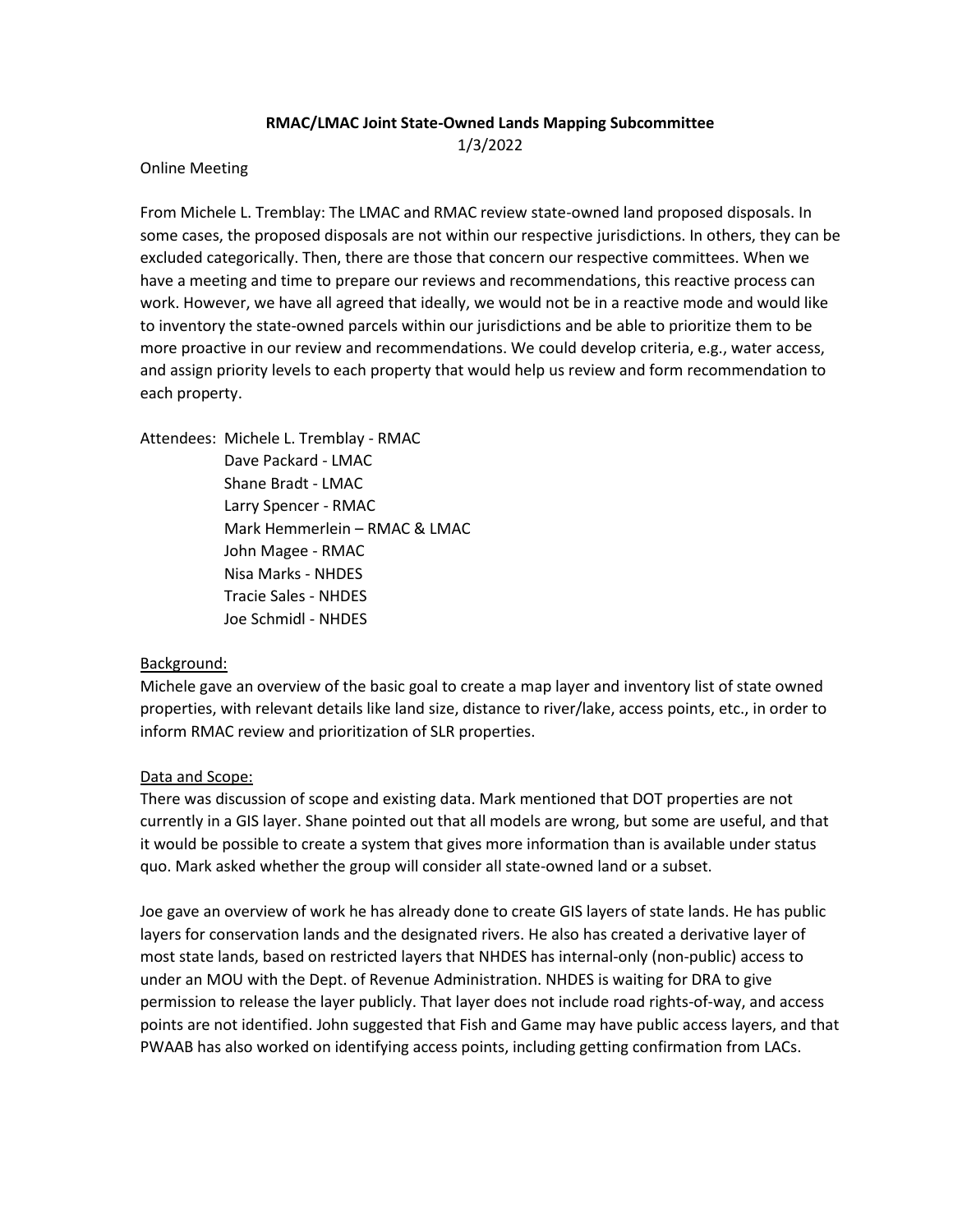There was discussion over whether to start with identifying parcels, or start with identifying resources in need of protection. Mark pointed out that a map would give context of how isolated or important a parcel is, and parcel mapping is an easier exercise in GIS. Members described the advantages to having a GIS layer, instead of a spreadsheet listing parcels, and that a GIS viewer can present data in map or list form. Tracie pointed out that the LACs are required to do a similar process as part of their river management plans. That effort will not extend to lakes or nondesignated rivers under the RMAC's jurisdiction.

## Priority criteria development:

Mark described the need to develop the list of attributes that will be associated with each parcel (e.g. access, natural resource values, etc.). Michele and Tracie referenced the SLR checklist, which is more extensive than practical for a statewide exercise. Michele suggested developing approximately six criteria with high/medium/low rankings for each, using thresholds that can be automated and color coded. She provided examples from th[e Winnicut River.](https://nhrivers.org/wp-content/uploads/2019/10/WinnicutRiverWRMP.pdf) Tracie reminded the group of the resource areas listed in statute, including archeological, water quality, biological, and recreational resources.

The group developed a list of basic criteria, for future elaboration:

# **Does the subject property have:**

- **Adjacency/proximity to river or lake**
- **Use/Access** (including location relative to dam, other access, parking, Swimming hole ie. public use, agriculture)
- **Water quality** (303(d) list criteria)
- **Historical/Cultural/Archeological**
- **Biological integrity** (Threatened and protected species (NHB has that info, though more difficult to obtain data) – Cold water, trout and turtles layers (in DES ARM mapper), also connectivity for species, WAP, wetlands)
- **Floodplains, etc.**
- **Scenic/aesthetic** (visual buffer)

The subcommittee aims to create a chart or list that provides back end examples or a non-inclusive list for each of the broad criteria. The group requested that staff prepare a couple of sample properties for group's consideration.

Mark suggested there should be a data dictionary to accompany the database.

The group prepared a draft terms of reference document. There was discussion of what the intended uses of the tool being developed will be, such as public or LAC use. Is there a mechanism for proactive work to protect parcels?

Michele was elected chair of the subcommittee.

### Action items:

Joe: follow up with DRA to allow data to be available for RMAC/LMAC use